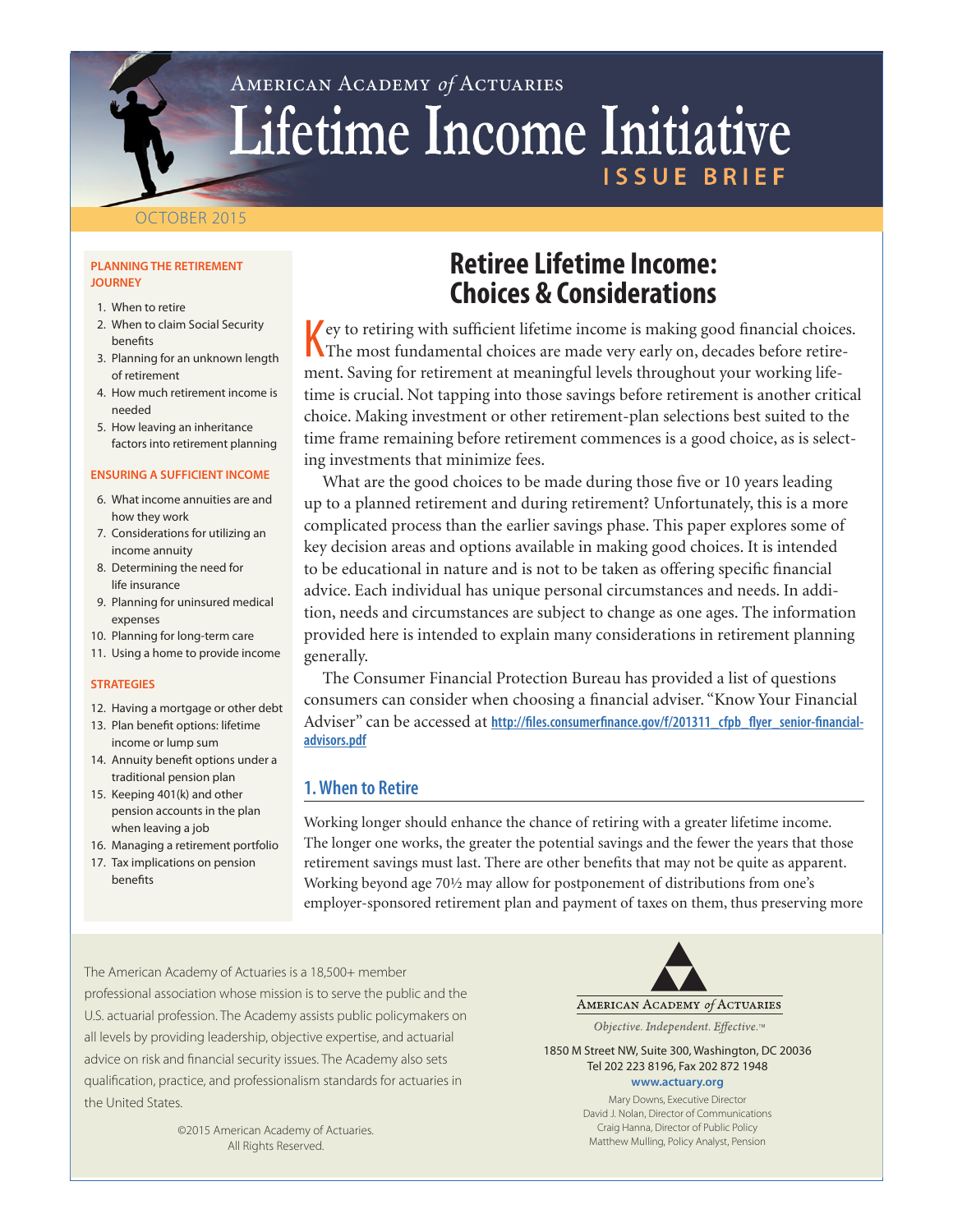funds for the future. In addition, continued earnings could increase Social Security benefits. Continuing to work might also mean the continuation of benefits from an employer, such as health insurance that replaces or supplements Medicare. Not everyone will have the option to continue to work. But for those who can work even a few more years—especially those who may not have saved enough for retirement—the choice to keep working may be a good one.

Additional valuable information: "Big Question: When Should I Retire?" available at **http://www.soa.org/managing-retirement/**  "Chapter Five – Five Ways to Close the Gap," available at **[http://www.dol.gov/ebsa/publications/](http://www.dol.gov/ebsa/publications/nearretirement.Html) [nearretirement.Html](http://www.dol.gov/ebsa/publications/nearretirement.Html)** 

#### **2. When to Claim Social Security Benefits**

It is a widely held view that people in good health should consider delaying commencement of Social Security benefits to age 70. The Social Security retirement benefit will increase 8 percent per year for each year beyond the Social Security Normal Retirement Age that the retiree delays receiving benefits, up to age 70. For example, consider an individual with a Social Security Normal Retirement Age of 66. By waiting until age 70 to collect benefits, Social Security will provide a 32 percent higher benefit amount when compared to the benefit payable at 66. Electing to defer benefits also provides greater benefits to surviving spouses. Of course, in order to exercise this option, individuals need to either have accumulated sufficient financial resources, perhaps through retirement benefits, to be able to support themselves until age 70 or continue to work earning an income.

Additional valuable information: "Retirement/When to Apply," available at **http://www.ssa.gov/planners/retire/** 

"When Should I Take Social Security Benefits?" available at **[http://www.nasi.org/sites/default/files/](https://www.nasi.org/sites/default/files/research/BRIEF_When_Should_Take_Social_Security.pdf) [research/BRIEF\\_When\\_Should\\_Take\\_Social\\_Security.pdf](https://www.nasi.org/sites/default/files/research/BRIEF_When_Should_Take_Social_Security.pdf)**  "Deciding When to Claim Social Security," available at **http://www.soa.org/managing-retirement/**

#### **3. Planning for an Unknown Length of Retirement**

Everyone should, to the extent possible, plan for a retirement that may extend beyond his or her average life expectancy. Life expectancy is not a measure of when one will die, rather a measure of how long people of a certain age will live on average. Half will die sooner, half will die later. Many will live much longer than average life expectancy. How long we will live depends on such factors as our age at retirement, gender, health, lifestyle habits, family history, and luck. It is a good idea to plan for a range of possible life expectancies, including the potential for a very long retirement period. The table below (based on Social Security Administration data) shows the probability of living from age 65 to various advanced ages, both for the general population and for someone with 25 percent lower expected mortality. This latter group (75 percent of Social Security mortality) generally represents those who are fortunate to be in good health, have lived healthy lifestyles, and have worked in jobs that did not take a physical toll. The "Survivor" columns show the probability that at least one member of a couple will live to the various ages shown in the first column.

| Probability of Living From Age 65 to Various Ages |                                                          |        |                 |                                                                        |        |          |
|---------------------------------------------------|----------------------------------------------------------|--------|-----------------|------------------------------------------------------------------------|--------|----------|
| Age                                               | <b>General Population</b><br>(Social Security Mortality) |        |                 | Persons with 25% Lower Mortality<br>(75% of Social Security Mortality) |        |          |
|                                                   | Male                                                     | Female | <b>Survivor</b> | Male                                                                   | Female | Survivor |
| 80                                                | 60%                                                      | 71%    | 88%             | 68%                                                                    | 77%    | 93%      |
| 85                                                | 40%                                                      | 53%    | 72%             | 51%                                                                    | 62%    | 81%      |
| 90                                                | 20%                                                      | 31%    | 45%             | 30%                                                                    | 42%    | 60%      |
| 95                                                | 6%                                                       | 12%    | 18%             | 13%                                                                    | 21%    | 31%      |
| 100                                               | 1%                                                       | 3%     | 4%              | 3%                                                                     | 7%     | 10%      |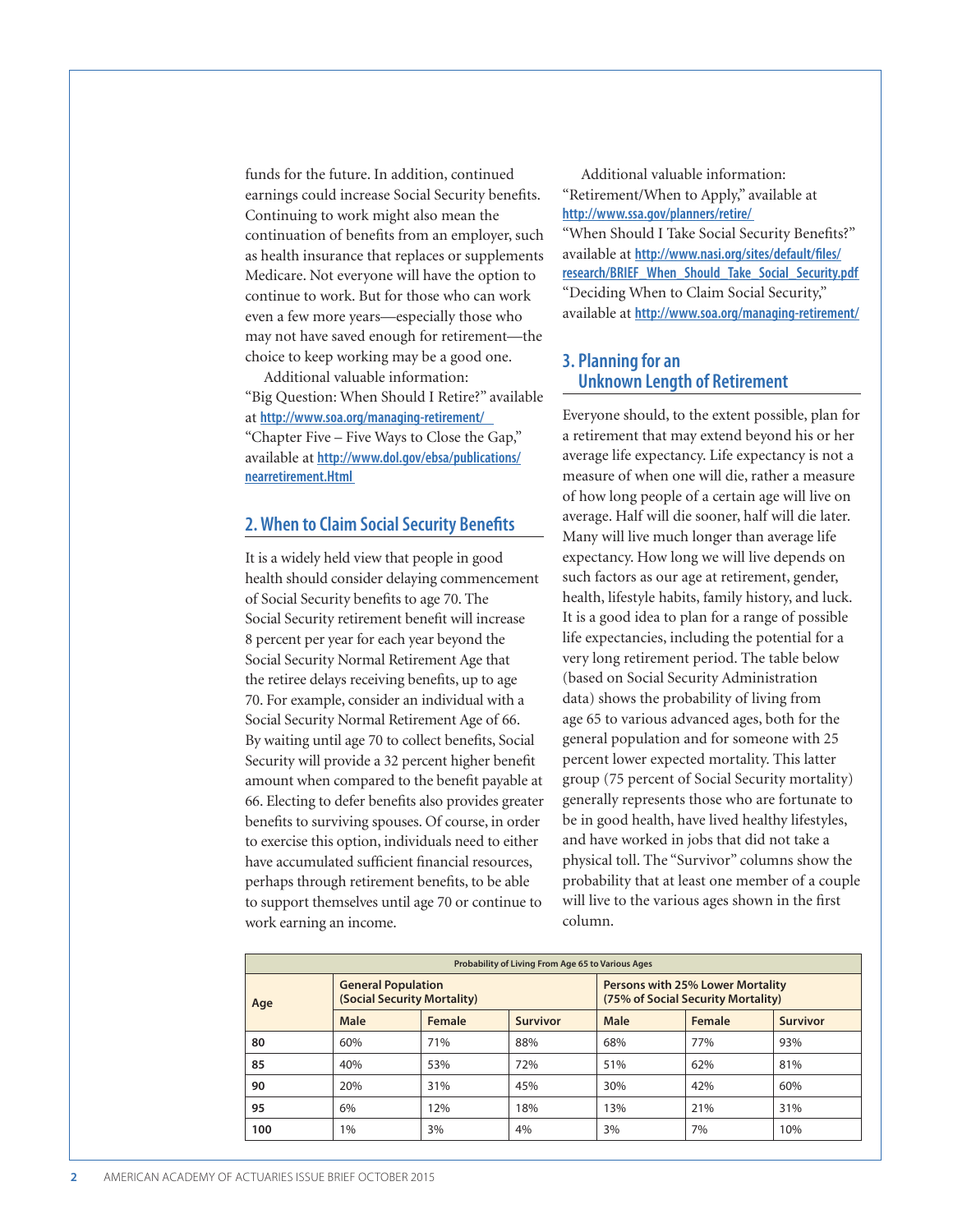#### **4. How Much Retirement Income Is Needed**

It is advisable that everyone planning for retirement should prepare a detailed analysis of future living expenses—fixed, discretionary, and emergency. This analysis is also important at earlier stages of one's working years in the event of circumstances that prematurely impose the onset of retirement. It is important to understand which expenses can be reduced if necessary and which cannot. This analysis can take the form of developing a retirement budget, which should include provision for future price inflation on consumer goods and services, and should reflect lifetime income needs based on projections of a range of life expectancies and expected investment returns. A retirement budget should be formulated with consideration of all of one's income sources, such as Social Security benefits, annuities, any pensions, and investment income. Important to this process is recognition that different stages of retirement bring with them different expenses. Early in retirement, travel expenses might be greater, while medical and home care costs may be more significant in later stages.

#### **5. How Leaving an Inheritance Factors Into Retirement Planning**

Common ways to leave an inheritance include maintaining life insurance, dying with a home that has little or no mortgage, and setting up a dedicated trust. These approaches, however, will limit the amount of funds available for retirement living expenses. Legacy planning is challenging because of uncertainty about how long one will actually live, unexpected expenses that one may incur, and future investment returns or future inflation rates. If an asset such as a home is intended for legacy purposes, the retiree will be unable to use it for lifetime income. Funding a lifetime income plan with some of the assets is more likely to avoid the potential for the retiree to become a financial burden in his or her lifetime on those heirs intended to receive a legacy.

#### **6. What Income Annuities Are and How They Work**

Single Premium Immediate Annuities (SPIAs) start lifetime income payments immediately upon purchase, and Deferred Income Annuities (DIAs) defer the payments to a specified date in the future. For both types of annuities, an insurance company provides a guarantee of a monthly fixed benefit payable for the life of the annuitant. For an additional cost, the income can be paid for a guaranteed minimum period, such as 10 years, to a beneficiary if the annuitant dies during that period. Some annuity products also feature a cost-of-living increase that adjusts the benefit annually. Prospective annuitants can purchase annuities at a reduced cost if they can demonstrate that their health is impaired; such a product is called a *substandard health annuity*.

Annuities are based on the principles of risk pooling to provide a guaranteed lifetime income. If an annuitant lives beyond his or her life expectancy, he or she should receive a greater cumulative benefit than if there is no risk pooling, assuming comparable investment returns under both approaches. SPIAs and DIAs are different than deferred fixed or variable annuities in that, while potentially providing guaranteed fixed income at some point in the future, deferred annuities generally are used to accumulate assets on a tax-deferred basis.

### **7. Considerations for Utilizing an Income Annuity**

If guaranteed income from Social Security and a pension (if available) do not cover future basic living expenses, an income annuity can make up the shortfall. Having a guaranteed income stream in place to cover living expenses can provide assurances that one will not outlive assets. This goal can be accomplished with a SPIA, DIA, a guaranteed income benefit on a deferred annuity, or a contingent deferred annuity, which is an income guarantee added to other investments. This security can allow for focusing on other goals, such as on building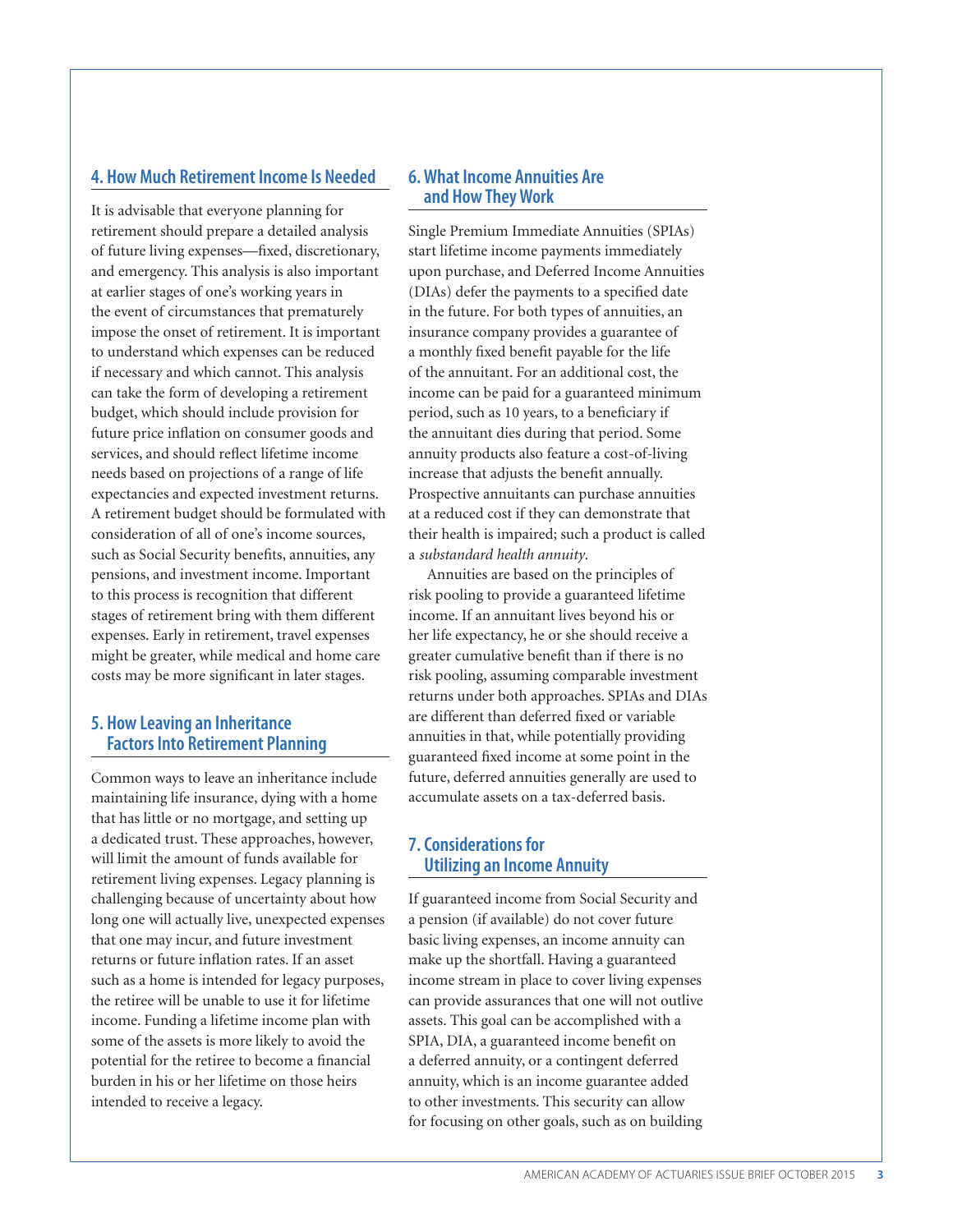a rainy day fund or inheritance, or being more aggressive in investing remaining assets.

However, those in very poor health may find it inadvisable to buy an annuity, unless it is a substandard health annuity at a very discounted price. There are few circumstances when it might be advisable for anyone to use their entire retirement nest egg to buy an annuity, because most income annuities do not allow withdrawals for emergencies. Some people delay the purchase of an annuity to a more advanced age, with the intent of waiting until the value of the mortality risk pooling makes the annuity more attractive than average alternative investments on an annual basis. When purchasing annuities, careful review of the financial strength of the insurer should always be undertaken.

Additional valuable information: "Designing a Monthly Paycheck for Retirement," available at **[http://www.soa.org/](https://www.soa.org/managing-retirement/) [managing-retirement/](https://www.soa.org/managing-retirement/)** 

"Making Your Money Last for a Lifetime: Why You Need to Know About Annuities," available at **[http://www.actuarialfoundation.org/publications/](http://www.actuarialfoundation.org/publications/wiser_annuities.shtml) [wiser\\_annuities.shtml](http://www.actuarialfoundation.org/publications/wiser_annuities.shtml)**

#### **8. Determining the Need for Life Insurance**

Life insurance might be useful during retirement for several reasons: to provide support for a dependent upon your death; to pay estate taxes for those who have accumulated significant illiquid assets; to leave an inheritance to loved ones or charity; or to settle end-oflife expenses. Life insurance will not directly help secure lifetime income; however, it may indirectly help in that one's nest egg need not be earmarked for these purposes.

Additional valuable information: "Life Insurance: It's more than a death benefit," available at **[http://www.insureuonline.org/insureu\\_](http://www.insureuonline.org/insureu_type_life.htm) [type\\_life.htm](http://www.insureuonline.org/insureu_type_life.htm)**

#### **9. Planning for Uninsured Medical Expenses**

Medicare does not cover all medical expenses, and out-of-pocket medical expenses might be

incurred. Out-of-pocket costs can be limited by purchasing Medicare supplement insurance, which provide various premium and benefit features. Alternatively, Medicare Advantage plans often cover these costs, although some options may be limited. Some retirees may have worked for employers that provided postretirement medical coverage, although this practice is becoming less common. For those who exhaust their savings, benefits might be available through Medicaid. One should be aware that the need and cost for health care services generally increases with age.

Additional valuable information: "Securing Health Insurance for the Retirement Journey," available at **[http://www.soa.org/managing](https://www.soa.org/managing-retirement/)[retirement/](https://www.soa.org/managing-retirement/)**

"Chapter 3 – Tracking Down Future Expenses/ Facing Down Future Costs," available at **http:// www.dol.gov/ebsa/publications/nearretirement.html** "Section 1 – Learn How Medicare Works," available at **http://www.medicare.gov/Pubs/pdf/10050.pdf**

#### **10. Planning for Long-Term Care**

Long-term care insurance (LTCI) is a private market insurance product designed to provide services and support benefits in the event that one needs care in either an approved facility or at home. LTCI policies do not provide medical benefits. They generally provide a monthly benefit with a lifetime cap. Policies can be purchased with varying waiting periods before benefits commence, optional cost-of-living increases, and shared benefits between spouses. Premium levels are based on age, gender, and medical history. Insurers generally are permitted to raise the premiums in the future on groups of policyholders, but not selected individuals, with the approval of a state insurance regulator.

Those individuals with significant wealth can self-insure their long-term care needs. Those with limited assets might qualify for Medicaid Long-term Care benefits. There are those in the middle who can benefit from LTCI. Carrying LTCI can indirectly provide lifetime income by reducing the risk of having to pay for long-term care costs from your retirement nest egg.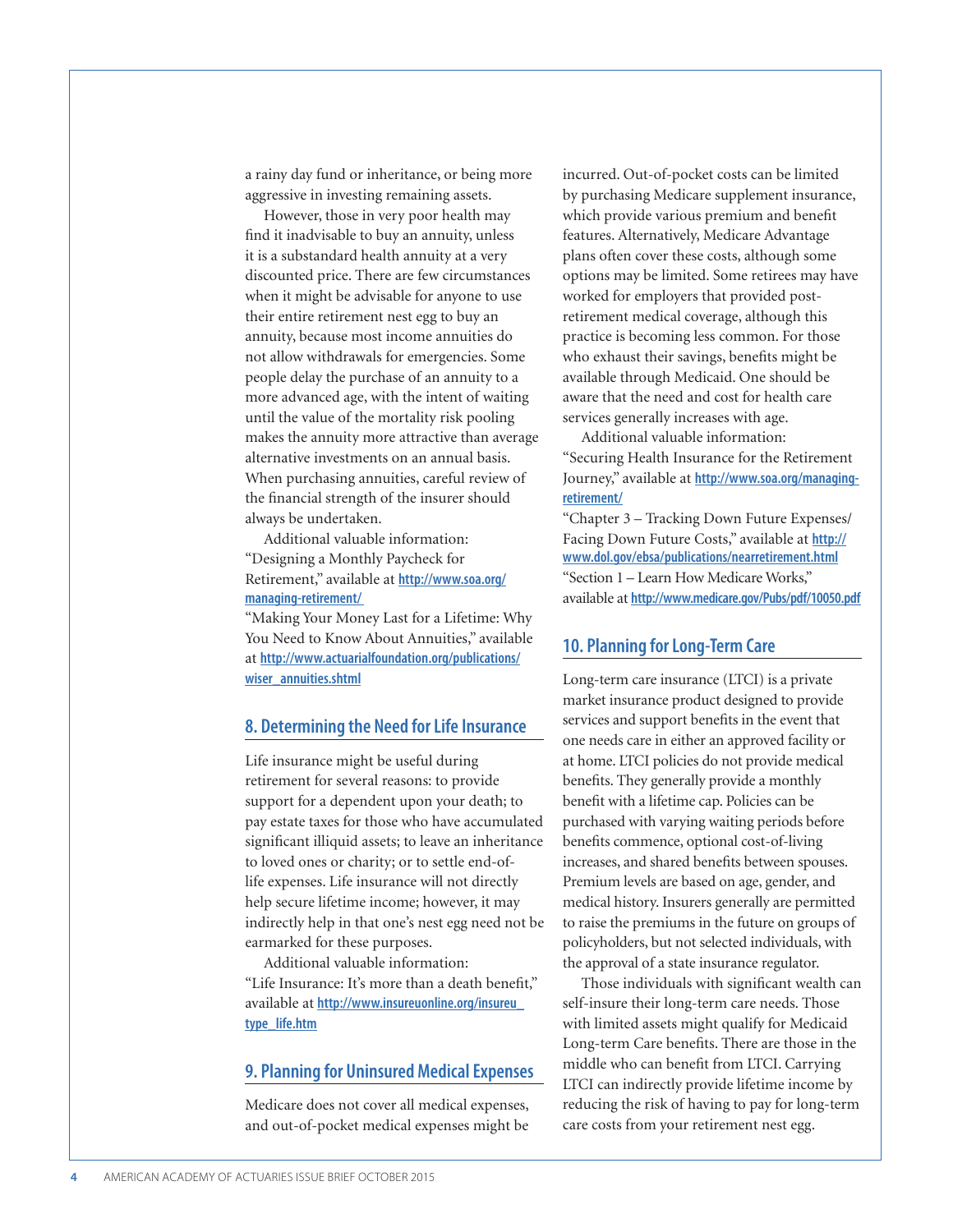Additional valuable information: "Long-Term Care Insurance," available at **[https://www.wiserwomen.org/images/imagefiles/](https://www.wiserwomen.org/images/imagefiles/Long-term%20care%20insurance.pdf) [Long-term%20care%20insurance.pdf](https://www.wiserwomen.org/images/imagefiles/Long-term%20care%20insurance.pdf)** "Taking the Long-Term Care Journey," available at **[http://www.soa.org/managing-retirement/ u](https://www.soa.org/managing-retirement/)nder**  "Long-Term Care Insurance," available at **[http://www.insureuonline.org/insureu\\_special\\_](http://www.insureuonline.org/insureu_special_longtermcare.htm) [longtermcare.htm](http://www.insureuonline.org/insureu_special_longtermcare.htm)**

#### **11. Using a Home to Provide Income**

Home equity can be used to provide income through a home equity loan or line of credit for qualified borrowers, but lenders usually require monthly loan payments. Alternatively, reverse mortgages allow those age 62 or older to obtain lump-sum payments, lines of credit, or lifetime incomes by drawing on the value of their homes. This prospect can be attractive for those who lack alternatives and require additional income on a temporary or permanent basis. When the home is actually sold or when the reverse mortgage holder dies, the accumulated amount due on the reverse mortgage must be repaid, thus reducing the net value that would be available to the owner or left to heirs. However, repayment of mortgage balance in excess of the home value is not required. Undertaking a reverse mortgage can get complicated, and possibly substantial fees may be incurred. Borrowers interested in using home equity to meet income needs should compare terms and fees for reverse mortgages, home equity loans, and lines of credit to find the arrangement that best suits their needs.

Downsizing to a less expensive home is another way to realize some value from a home that can be used to provide an income.

Additional valuable information: "Considering a Reverse Mortgage?" available at **[http://files.consumerfinance.gov/f/201306\\_cfpb\\_flyer\\_](http://files.consumerfinance.gov/f/201306_cfpb_flyer_reverse-mortgage.pdf) [reverse-mortgage.pdf](http://files.consumerfinance.gov/f/201306_cfpb_flyer_reverse-mortgage.pdf)**

#### **12. Having a Mortgage or Other Debt**

Assuming funds are available, the decision to pay off a mortgage will depend on many factors,

including the mortgage interest rate, whether the mortgage rate is fixed or variable, and the remaining term of the loan. Other factors to consider include how long residents plan to stay in the home, their income tax bracket, and how the funds that would be used to repay the mortgage might otherwise be utilized. It is prudent that debt for other purposes generally be restricted to short-term loans or when interest rates are lower than can be earned with safe investments. Whether maintaining debt in retirement helps to enhance lifetime income levels will depend on the specifics of each retiree's situation.

Additional valuable information: Carrying Mortgage Debt Into Retirement?" available at **[http://www.aarp.org/content/dam/aarp/](http://www.aarp.org/content/dam/aarp/money/budgeting_savings/2014-11/carrying-mortgage-debt-into-retirement-aarp.pdf) [money/budgeting\\_savings/2014-11/carrying-mortgage](http://www.aarp.org/content/dam/aarp/money/budgeting_savings/2014-11/carrying-mortgage-debt-into-retirement-aarp.pdf)[debt-into-retirement-aarp.pdf](http://www.aarp.org/content/dam/aarp/money/budgeting_savings/2014-11/carrying-mortgage-debt-into-retirement-aarp.pdf)**

#### **13. Plan Benefit Options: Lifetime Income or Lump Sum**

Many retirees believe that a lump-sum option will provide them with greater control and higher lifetime income. There are advantages to lump-sum payments as well as some significant risks. Considerations in electing a lump-sum option include:

- <sup>n</sup>Whether there are any guarantees, such as from an annuity purchased with a portion of the lump sum, that the lump sum will last long enough for retirees and their spouses so that they will not run out of money, especially if they live longer than average.
- Retirees' ability to manage money, and whether that ability will change in five, 10, or even 20 years into retirement. Similarly, to the extent a retiree's ability to manage their own finances over time diminishes, will a spouse (if present) be able to manage that responsibility?
- Poor investment performance of the lumpsum distribution. This can result from general stock market downturns, or simply choice of investment portfolio, whether assisted by professional financial advisers or otherwise.
- <sup>n</sup>What are the tax consequences of taking a lump sum?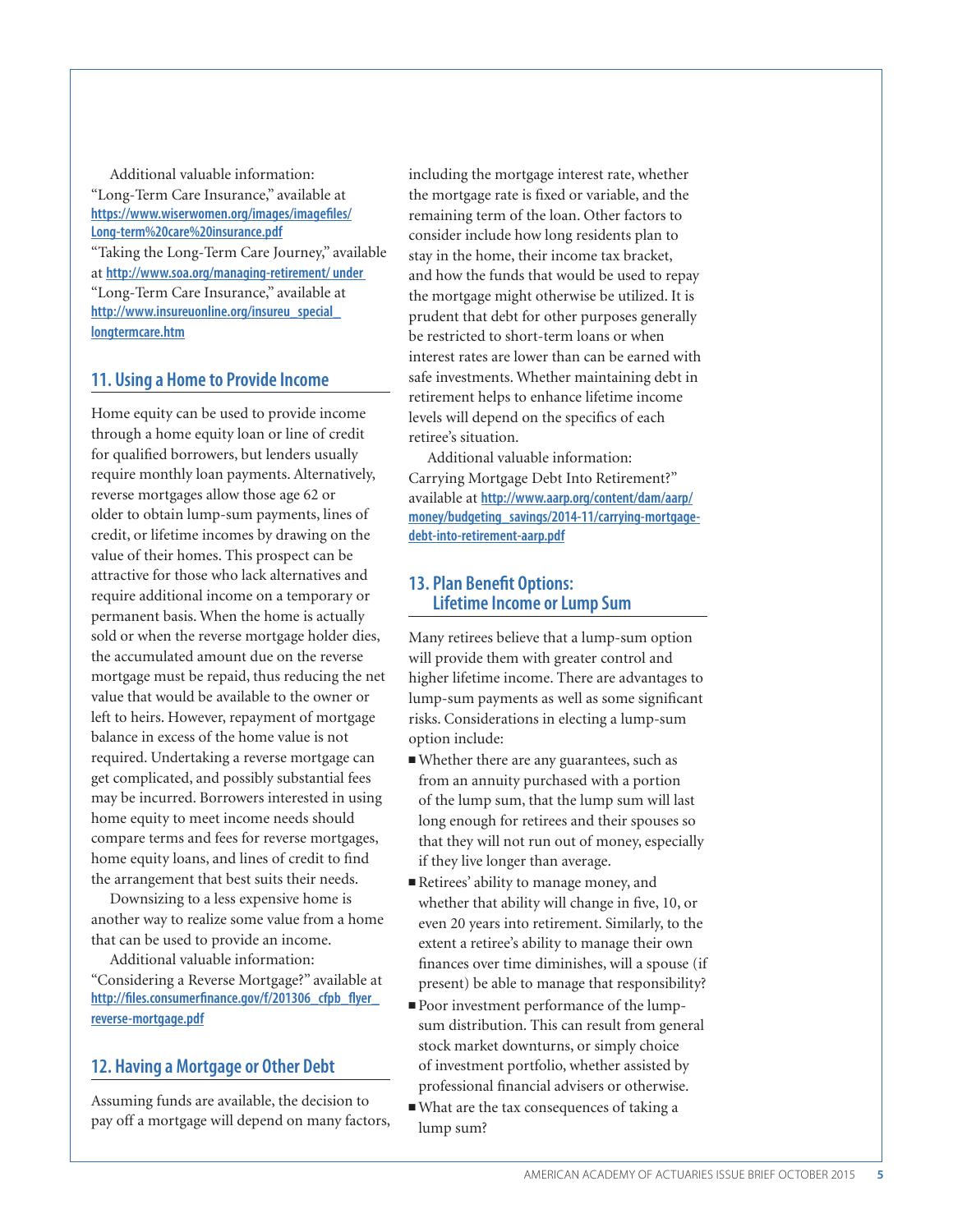<sup>n</sup>After taking the lump sum, is there an ability to purchase the same level of lifetime income had an annuity or similar program been elected?

Lump sums can be good choices for certain individuals: those in very poor health who anticipate shorter-than-average life expectancy, those with very significant nest eggs, or those who have sufficient guaranteed income to cover their future basic living expenses, for instance. However, everyone considering taking a lumpsum option should weigh the pros and cons very carefully.

Additional valuable information: "Don't Run With Your Retirement Money," available at **[http://www.actuarialfoundation.org/](http://www.actuarialfoundation.org/publications/dont_run.shtml) [publications/dont\\_run.shtml](http://www.actuarialfoundation.org/publications/dont_run.shtml)**

"Annuity or Lump Sum?" available at **http://pbgc.gov/wr/benefits/lump-sum-or-annuity.html** Lifetime Income Calculator, available at **http:// www.dol.gov/ebsa/regs/lifetimeincomecalculator.html** (Note this calculator was not intended to be used in deciding whether an annuity or lump sum is more valuable as of a particular date. However, it provides a rough comparison of lump-sum value and possible income, although the interest assumption is high for the current economic environment.)

## **14. Annuity Benefit Options Under a Traditional Pension Plan**

Retirees who are covered by a traditional pension plan that does not offer a lump-sum option, or those deciding not to take the lump sum, need to select an optional form of monthly annuity payment. For individuals, a lifetime payout is the default form of payment. In the case of married participants, traditional pension plans require that the default benefit option provide a benefit to surviving spouses upon the deaths of annuitants. However, couples can elect out of the default options. Many defined benefit plans offer other annuity optional benefit forms, such as lifetime income with guaranteed minimum payout periods (e.g., five or 10 years). Benefits to a spouse upon early death of an annuitant can vary, often from 50 percent of the initial monthly benefit to

100 percent. The option selected affects the amount of the initial monthly benefit and cannot be changed once the payments commence. The option ultimately selected should reflect the need to provide a continuing income to spouses or, in some cases, other dependents.

Additional valuable information: "Qualified Joint and Survivor Annuity," available at **[http://www.myretirementpaycheck.org/](http://www.myretirementpaycheck.org/retirement-plans/payment-options.aspx) [retirement-plans/payment-options.aspx](http://www.myretirementpaycheck.org/retirement-plans/payment-options.aspx)**

### **15. Keeping 401(k) and Other Pension Accounts in the Plan When Leaving a Job**

Retirement plans allow workers to keep their accounts in the plan until retirement age even after terminating employment, unless the value is under \$5,000. Some retirement plans may allow plan participants to keep accounts in the plan even after retirement regardless of the balance. In this case, the participant needs to assess whether the benefits should remain in the plan or be rolled over to an Individual Retirement Account (IRA).

Important to consider here are a plan's administrative and investment expenses, whether a plan's investment choices are appropriate for one's current and future investment plans, and what future lifetime income options are available if the decision is made to wait. There are many more options (with a very wide range of fees) available outside of employer plans. However, for many, the level of complexity involved in making a rollover selection may lead retirees to a safer and wiser choice to keep funds in the plan, where available.

Additional valuable information: "401(k) Rollovers," available at **http://www.finra.org/investors/401k-rollovers**

#### **16. Managing a Retirement Portfolio**

Managing investment risk within retirement accounts becomes more critical when approaching retirement age and continuing into retirement. Riskier asset classes such as stocks have historically provided higher